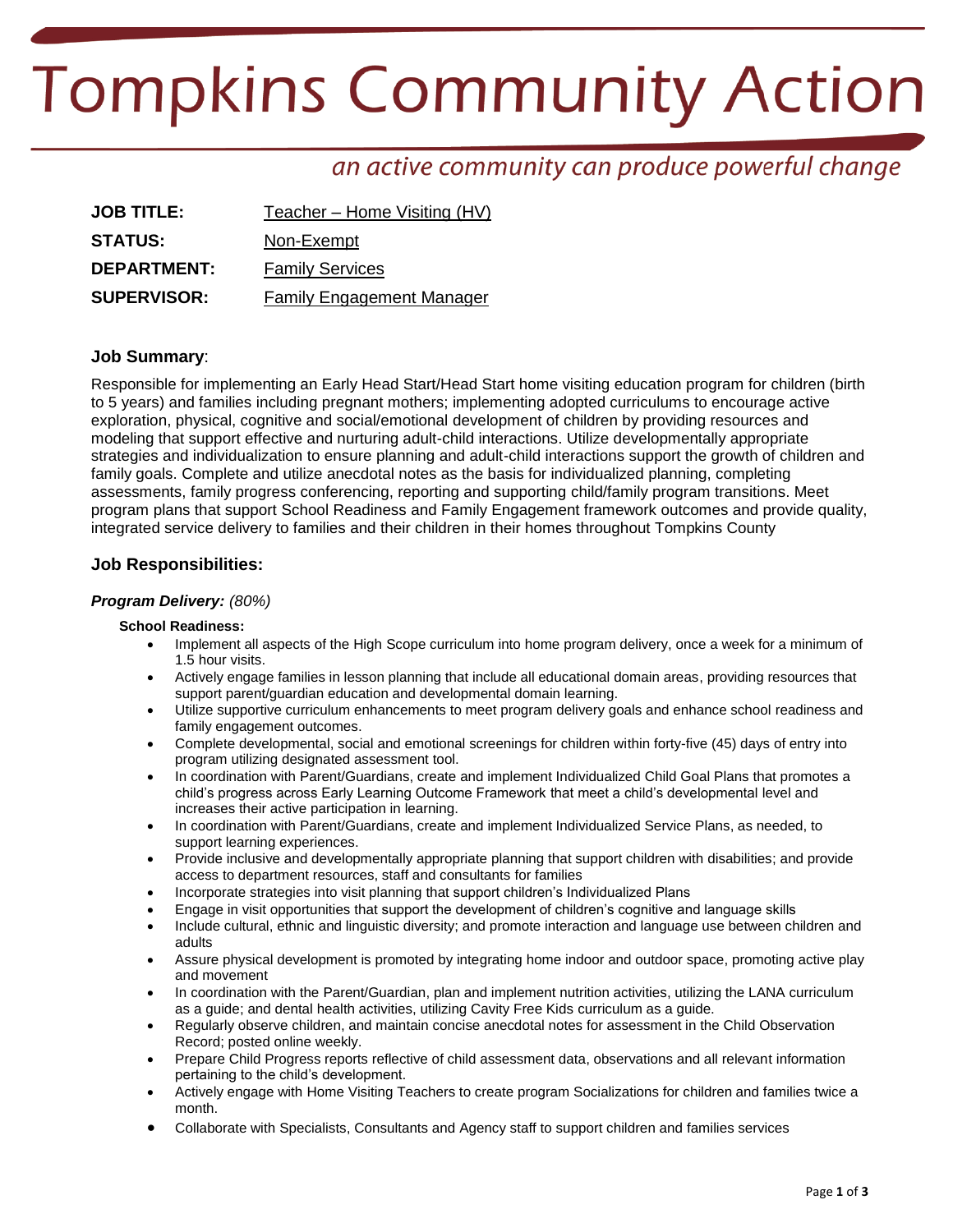#### **Family Engagement***:*

- Maintain an open, friendly and informative relationship with children's families that encourage their participation in the program.
- Offer families opportunities to increase their developmental observation skills by providing information that encourages participation in their child's learning and development.
- Create and encourage family volunteer opportunities in program socializations and program events.
- Employ a culturally competent and flexible approach when working with various cultures by supporting the home language, culture, and the family composition of each child
- Collaborate with program staff to support family's program option transitions; includes engaging families and coordinating with community partners in planning and implementing strategies that ensure successful transitions, including the transfer of records.
- Participate in Child/Family Planning with program team as outline in Family Services Procedures.
- Provide information and encourage family involvement in Policy Council and parent committees, includes participation in meetings.
- Maintain documentation of daily, weekly and monthly communication with families, including both verbal and written as defined in Department Procedures
- Provide Parent/Guardian conferencing opportunities at regular intervals and when requested by families.
- Create individualized Family Partnership Agreement that identify interests and self-determined goals; providing solution building as well as agency and community resources to enhance success.
- Provide resources for children and families to acquire auxiliary community services as needed, including family and adult education opportunities.
- Support and participate in program recruitment and community involvement activities, as requested may include nights and weekends.
- Supervise Parents/Guardians, Interns and Community members as Volunteers at socializations and program events.

#### **Health, Safety and Security:**

- Actively ensure the health and safety of all children and families
- Ensure socializations provide a healthy and safe physical environment for children and families to prevent and reduce injuries and illness; notifying Supervisor of any unsafe condition in a timely manner
- Promote children's security and attachment by responding promptly and consistently to their needs
- Support child social and emotional development and self-awareness; encouraging trust-building and fostering independence; support creating routines and transitions according to child's needs; assuring opportunities for developing feelings of competence and self-esteem in coordination with families
- Support families in enhancing their child's strengths by encouraging self-control through setting clear, consistent limits and having realistic expectations.
- Maintain current knowledge of individual children's special needs; including medical, nutrition, and education Individualized plans.
- Coordinate with Food Services Manager to ensure Socialization event food service delivery is consistent with program goals and CACFP guidelines.
- Maintain current knowledge of individual family's special circumstances, such as: child custody and restraining order documentation.
- Maintain knowledge of, and act as, Mandated Reporter; follow guidelines and complete documentation as defined in Department Procedures.

#### *Reporting: (15%)*

- Complete Home Visit Record form, including documenting individualized children and family involvement activities
- Complete, in collaboration with parents, monthly lesson planning form.
- Prepare Child Progress Reports reflective of child assessment data, observations and all relevant information pertaining to the child's development
- Submit Child Observation Record Summaries for each child, four (4) times per year as defined in Department Procedures.
- Complete monthly Home Visitor Teacher reports, as defined in Department Procedures, and submit to Supervisor
- Complete Family Assessments, identifying and tracking related community family resources reported on the Family Partner Monthly Report
- Prepare End of Year and Parent/Guardian reports, as defined in Department Procedures, review with and submit to Supervisor
- Maintain accurate, objective, complete, timely and well organized child and family records, including needed and required releases and permissions as defined by Department Procedures.
- Immediately report facility and equipment issues or repairs needed to Supervisor